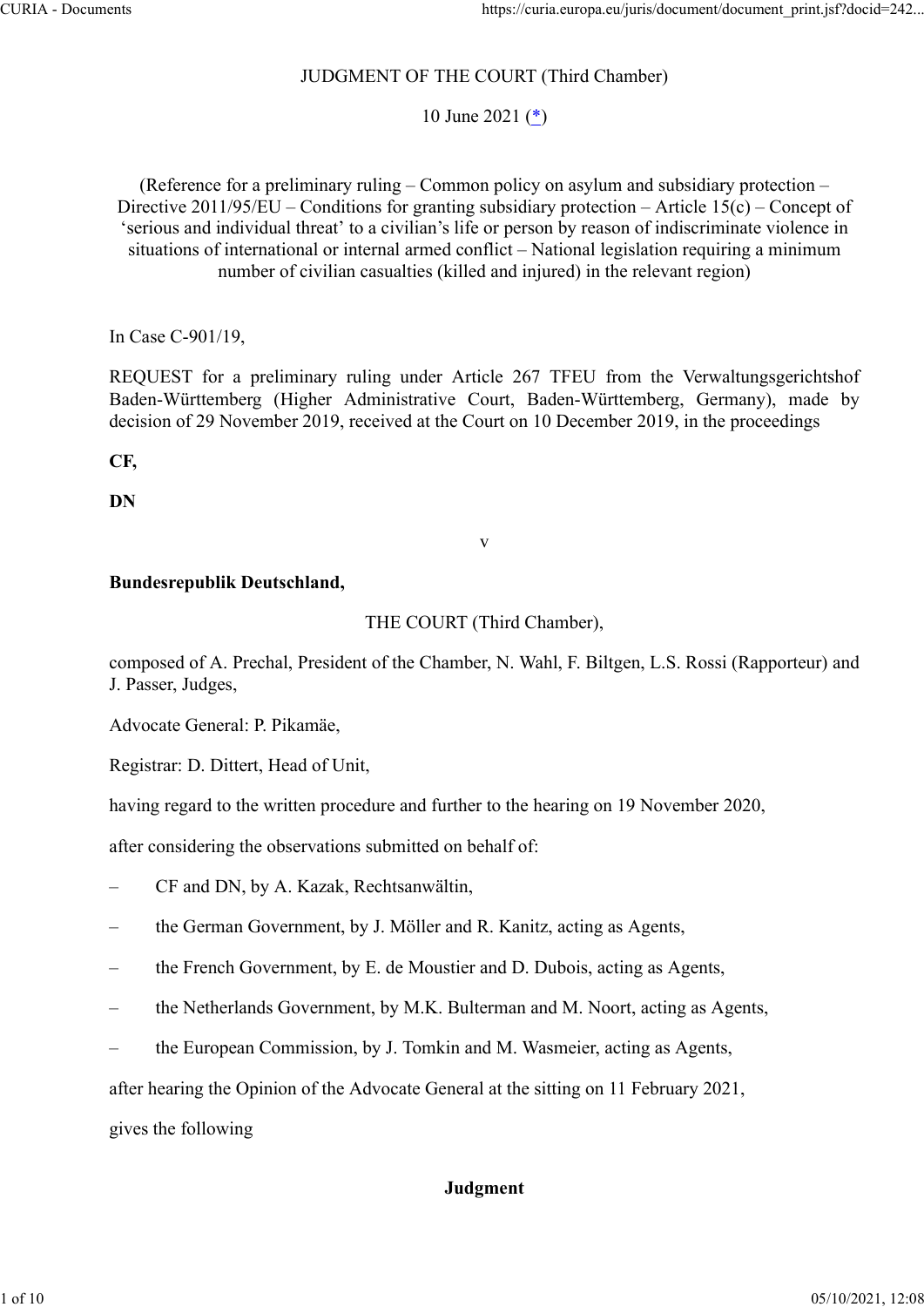- 1 This request for a preliminary ruling concerns the interpretation of Articles 2(f) and 15(c) of Directive 2011/95/EU of the European Parliament and of the Council of 13 December 2011 on standards for the qualification of third-country nationals or stateless persons as beneficiaries of international protection, for a uniform status for refugees or for persons eligible for subsidiary protection, and for the content of the protection granted (OJ 2011 L 337, p. 9).
- 2 The request has been made in two sets of proceedings brought by CF and DN, two Afghan nationals, against the Bundesrepublik Deutschland (Federal Republic of Germany), represented by the Bundesminister des Innern, für Bau und Heimat (Federal Minister for the Interior, Building and Community, Germany), represented by the head of the Bundesamt für Migration und Flüchtlinge (Federal Office for Migration and Refugees, Germany), concerning the rejection by the latter of the asylum applications of CF and DN. Directive 2011/95/EU of the European Parliament and of the Council of 13 December 2011 on<br>standards for the qualification of third-country nationals or stateless persons as beneficiations of<br>international protection, for

# Legal context

# EU law

- 3 Recitals 6, 12, 13 and 33 to 35 of Directive 2011/95 state:
	- complemented by measures on subsidiary forms of protection, offering an appropriate status to any person in need of such protection.

…

- (12) The main objective of this Directive is, on the one hand, to ensure that Member States apply common criteria for the identification of persons genuinely in need of international protection, and, on the other hand, to ensure that a minimum level of benefits is available for those persons in all Member States.
- (13) The approximation of rules on the recognition and content of refugee and subsidiary protection status should help to limit the secondary movement of applicants for international protection between Member States, where such movement is purely caused by differences in legal frameworks. (12) The main objective of this Directive is, on the one hand, to ensure that Member States apply<br>
common criteria for the identification of persons genuinely in need of international protection,<br>
and, on the other hand, The main objective of this Directive is, on the one hand, to ensure that Member States apply<br>common criteria for the identification of persons genuinely in need of international protection,<br>and, on the other hand, to ensur

…

- (33) Standards for the definition and content of subsidiary protection status should also be laid down. Subsidiary protection should be complementary and additional to the refugee protection enshrined in the [Convention relating to the Status of Refugees, signed in Geneva on 28 July 1951].
- criteria should be drawn from international obligations under human rights instruments and practices existing in Member States.
- (35) Risks to which a population of a country or a section of the population is generally exposed do normally not create in themselves an individual threat which would qualify as serious harm.'
- 4 Article 2 of that directive, entitled 'Definitions', provides:

'For the purposes of this Directive the following definitions shall apply:

(a) "international protection" means refugee status and subsidiary protection status as defined in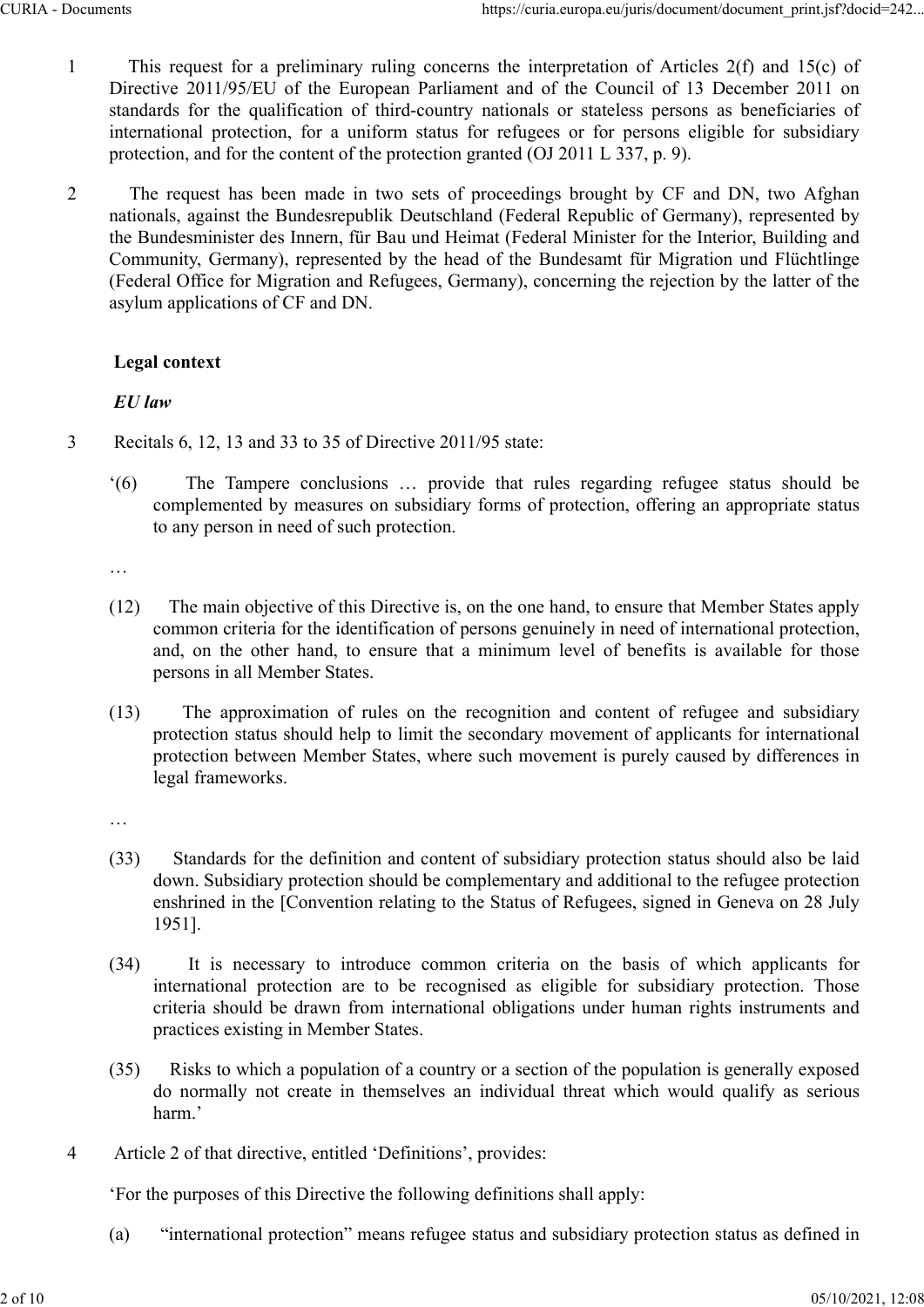points (e) and (g);

(b) "beneficiary of international protection" means a person who has been granted refugee status or subsidiary protection status as defined in points  $(e)$  and  $(g)$ ;

…

- (f) "person eligible for subsidiary protection" means a third-country national or a stateless person who does not qualify as a refugee but in respect of whom substantial grounds have been shown for believing that the person concerned, if returned to his or her country of origin, or in the case of a stateless person, to his or her country of former habitual residence, would face a real risk of suffering serious harm as defined in Article 15, and to whom Article 17(1) and (2) does not apply, and is unable, or, owing to such risk, unwilling to avail himself or herself of the protection of that country;
- (g) "subsidiary protection status" means the recognition by a Member State of a third-country national or a stateless person as a person eligible for subsidiary protection;

…'

5 Article 4 of that directive, entitled 'Assessment of facts and circumstances', provides:

'1. Member States may consider it the duty of the applicant to submit as soon as possible all the elements needed to substantiate the application for international protection. In cooperation with the applicant, it is the duty of the Member State to assess the relevant elements of the application.

…

3. The assessment of an application for international protection is to be carried out on an individual basis and includes taking into account:

- (a) all relevant facts as they relate to the country of origin at the time of taking a decision on the application …;
- (b) the relevant statements and documentation presented by the applicant including information on whether the applicant has been or may be subject to persecution or serious harm;
- (c) the individual position and personal circumstances of the applicant, including factors such as background, gender and age, so as to assess whether, on the basis of the applicant's personal circumstances, the acts to which the applicant has been or could be exposed would amount to persecution or serious harm;

…

4. The fact that an applicant has already been subject to persecution or serious harm, or to direct threats of such persecution or such harm, is a serious indication of the applicant's well-founded fear of persecution or real risk of suffering serious harm, unless there are good reasons to consider that such persecution or serious harm will not be repeated.

…'

6 Article 8 of that directive, entitled 'Internal protection', is worded as follows:

'1. As part of the assessment of the application for international protection, Member States may determine that an applicant is not in need of international protection if in a part of the country of origin, he or she: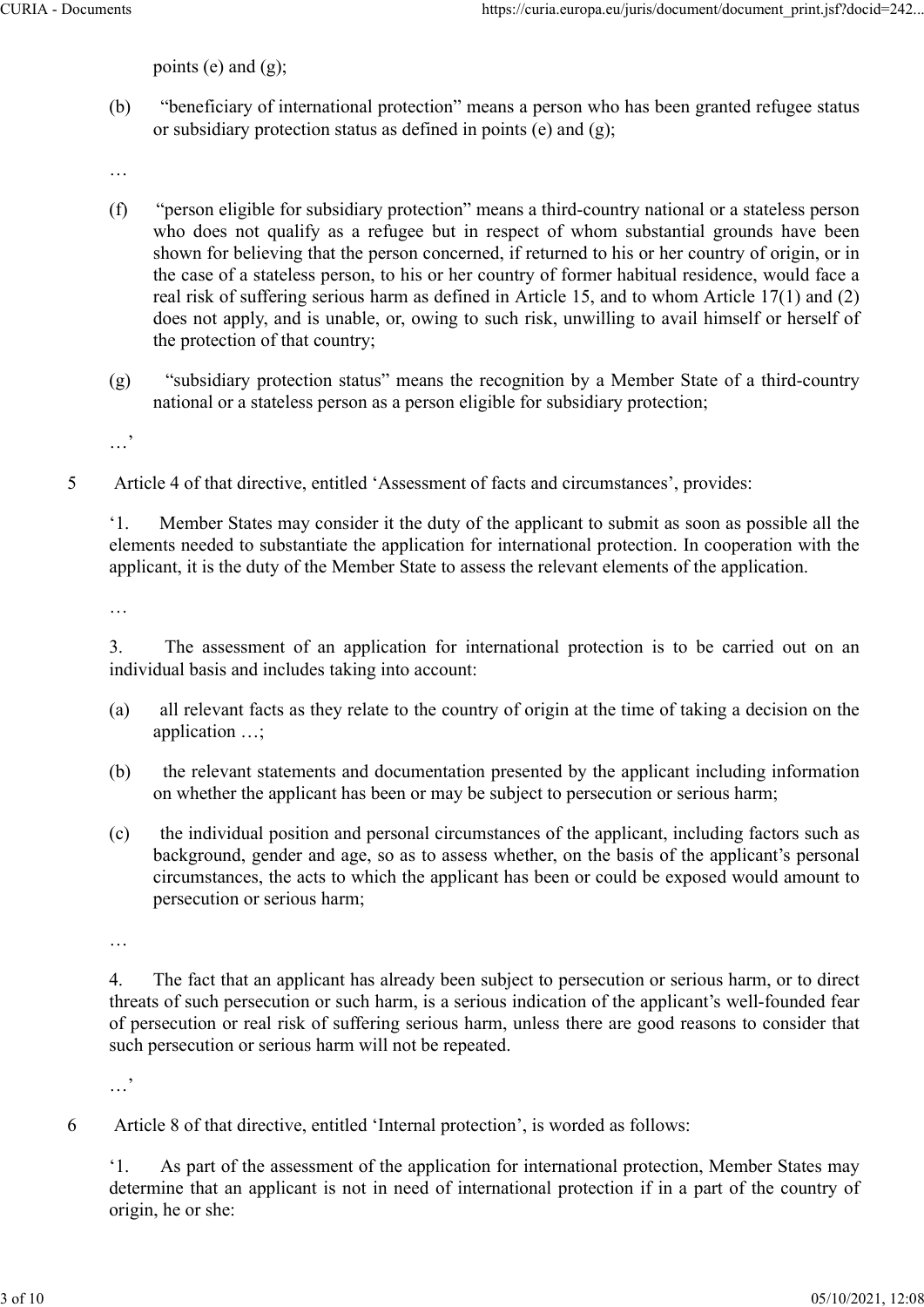- (a) has no well-founded fear of being persecuted or is not at real risk of suffering serious harm; or
- (b) has access to protection against persecution or serious harm as defined in Article 7;

and he or she can safely and legally travel to and gain admittance to that part of the country and can reasonably be expected to settle there.

2. In examining whether an applicant has a well-founded fear of being persecuted or is at real risk of suffering serious harm, or has access to protection against persecution or serious harm in a part of the country of origin in accordance with paragraph 1, Member States shall at the time of taking the decision on the application have regard to the general circumstances prevailing in that https://curia.europa.eu/juris/document/document\_print.jsf?docid=242...<br>
(a) has access to protection against persecuted or is not at real risk of suffering serious harm;<br>
or<br>
(b) has access to protection against persecutio Article 4. …'

7 As provided in Article 15 of Directive 2011/95, entitled 'Serious harm':

'Serious harm consists of:

- (a) the death penalty or execution; or
- (b) torture or inhuman or degrading treatment or punishment of an applicant in the country of origin; or
- (c) serious and individual threat to a civilian's life or person by reason of indiscriminate violence in situations of international or internal armed conflict.'
- 8 Article 18 of that directive, entitled 'Granting of subsidiary protection status', states:

'Member States shall grant subsidiary protection status to a third-country national or a stateless person eligible for subsidiary protection in accordance with Chapters II and V.'

# German law

- 9 Directive 2011/95 was transposed into German law by the Asylgesetz (Law on Asylum, BGBl. 2008 I p. 1798) in the version in force at the material time ('the AsylG').
- 10 Paragraph 3e of the AsylG, entitled 'Internal Protection', lays down the conditions for the existence of an alternative form of internal protection and provides:
	- '(1) A foreign national shall not be granted refugee status if he or she:
	- 1. has no well-founded fear of being persecuted or access to protection against persecution in accordance with Paragraph 3d in a part of the country of origin and
	- 2. can safely and legally travel to and gain admittance to that part of the country and can reasonably be expected to settle there.

(2) In examining whether a part of the country of origin meets the conditions of subparagraph 1, the general circumstances prevailing in that part of the country and the personal circumstances of **German law**<br>
Directive 2011/95 was transposed into German law by the Asylgesetz (Law on Asylum, BGBI.<br>
2008 I p. 1798) in the version in force at the material time ('the AsylG').<br>
Paragraph 3e of the AsylG, entitled 'Int 2011/95/EU when deciding on the application. To that end, precise and up-do-date information shall be obtained from relevant sources, such as the United Nations High Commissioner for Refugees and the European Asylum Support Office.'

11 Paragraph 4(1) and (3) of the AsylG, transposing Articles 2 and 15 of Directive 2011/95, lays down the conditions for the granting of subsidiary protection as follows: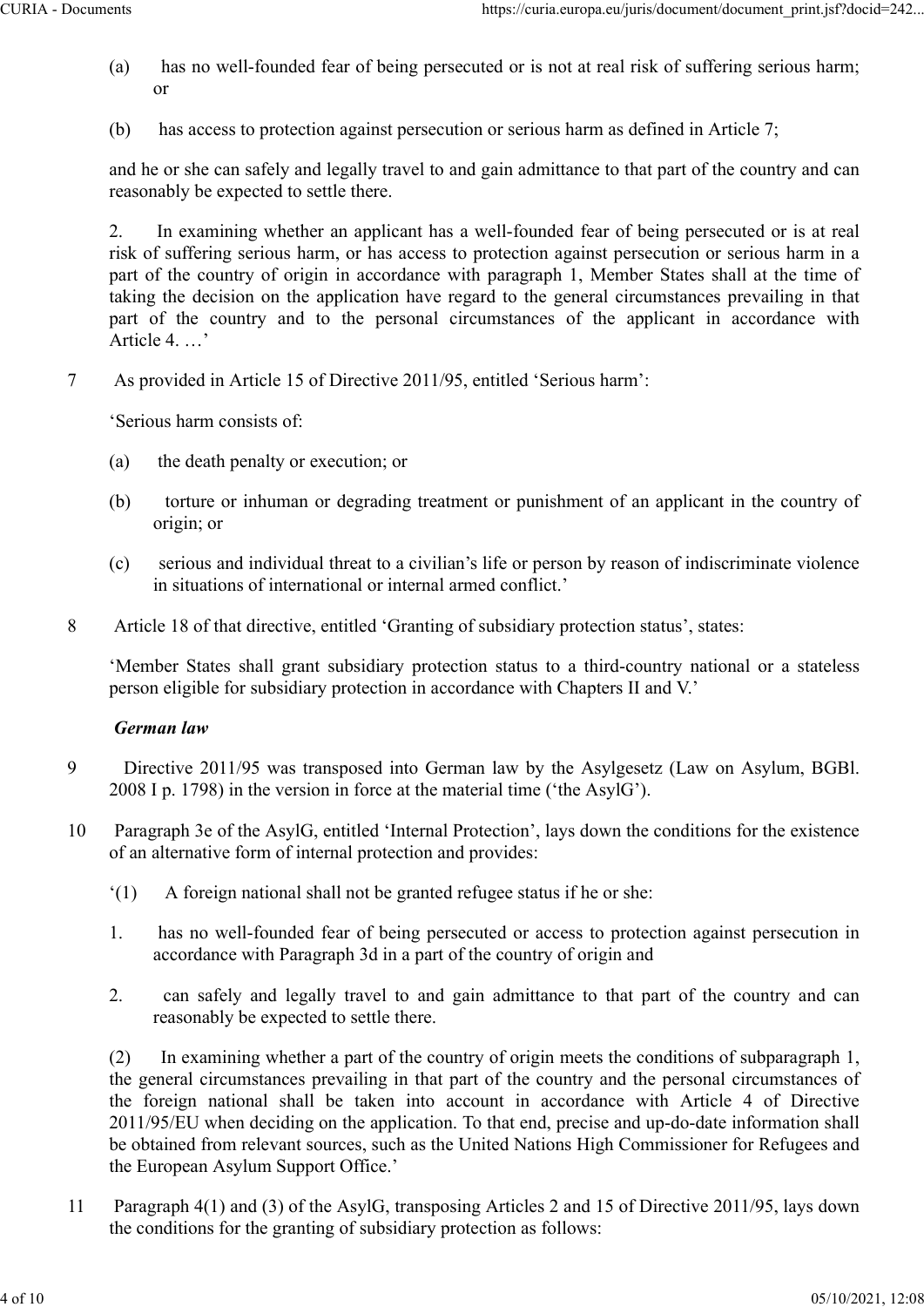'(1) A foreign national shall be eligible for subsidiary protection where there are serious and substantial grounds for believing that he or she is at risk of suffering serious harm in his or her country of origin. Serious harm consists of:

- 1. the death penalty or execution;
- 2. torture or inhuman or degrading treatment or punishment; or
- 3. serious and individual threat to a civilian's life or person by reason of indiscriminate violence in situations of international or internal armed conflict.

…

(3) Paragraphs 3c to 3e shall apply mutatis mutandis. Persecution, protection against persecution or the well-founded fear of persecution is replaced by the risk of serious harm, protection against serious harm and the real risk of serious harm; refugee status is replaced by subsidiary protection.'

### The facts in the main proceedings and the questions referred for a preliminary ruling

- 12 CF and DN are two Afghan civilians from the province of Nangarhar. The Federal Office for Migration and Refugees rejected their asylum applications. Actions brought by the applicants before the administrative courts of Karlsruhe and Freiburg (Germany) were unsuccessful.
- 13 CF and DN brought an appeal before the Verwaltungsgerichtshof Baden-Württemberg (Higher Administrative Court, Baden-Württemberg, Germany), requesting that they be granted subsidiary protection in accordance with Paragraph 4 of the AsylG.
- 14 In that context, that court seeks clarification of the criteria to be applied for the purposes of granting subsidiary protection in cases of a serious and individual threat to a civilian's life or person by Fraction in a containting the school of the reason of the control of the control of the solution of the vell-founded fear of persecution is replaced by the risk of serious harm, protection against<br>verious harm and the rea Article 15(c), read in conjunction with Article 2(f) of Directive 2011/95.
- 15 Despite the clarification provided in its judgment of 17 February 2009, Elgafaji (C-465/07, serious harm and the real risk of serious harm; refugee status is replaced by subsidiary protection.'<br>
The facts in the main proceedings and the questions referred for a preliminary ruling<br>
CF and DN are two Afghan civilia determining the level of violence necessary in order to establish the existence of a serious and individual threat by reason of indiscriminate violence in situations of armed conflict. Furthermore, the case-law handed down by other courts in this area is inconsistent. Whereas some have conducted a comprehensive assessment based on all the circumstances of the case, others have predicated their approach on an analysis based primarily on the number of civilian casualties.
- 16 In particular, the referring court observes that, in order to find that a person who is not specifically targeted, by reason of factors particular to his or her personal circumstances, faces a serious and For ant Dividual threat determining equilibution is a computed by the case-law base-law base-law base-law of the Bundesverwaltune of the AsylC.<br>In that context, that court seeks clarification of the criteria to be applied External states of the constant in the first sentence of paragraph 4(1) and point and the first sentence of "indiscrimination" in coordinate with Paragraph 4 of the daylG.<br>
In that context, that court seeks clarification o protection in accordance win r anguapin 4 of the risepto.<br>
In that contest, that court seeks clarification of the criteria endows of the series and solidiary protection in cases of a serious and individual threat to a civ conjunction with Article 2(f) of that directive, diverges significantly from the case-law based on a comprehensive assessment of the particular circumstances of each individual case, as applied by the courts of other Member States and by the European Court of Human Rights. certaining so the Northolte of the case law bases and the case and the case law hand down by the case law handed down by the routis in this area is inconsistent. Whereas some have conducted the case-law handed down by othe
- 17 According to the Bundesverwaltungsgericht (Federal Administrative Court), before any finding of serious and individual threats can be made, it is necessary to conduct a quantitative assessment of the 'risk of death and injury', expressed by the ratio between the number of casualties in the relevant area and the total number of individuals composing the population of that area, which must reach a assessment of the level of risk, and a serious and individual threat cannot be found to exist even on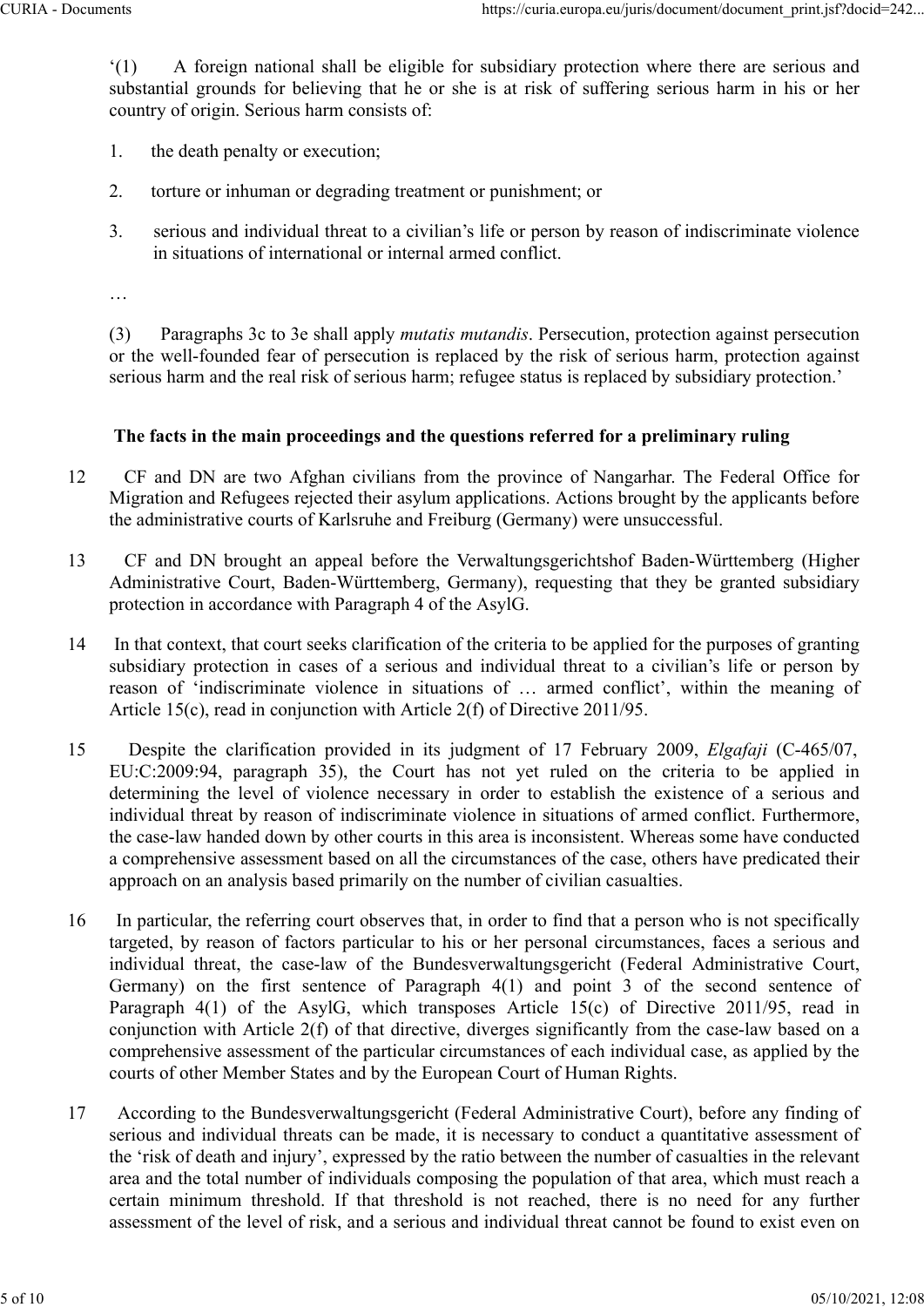the basis of a comprehensive assessment of the specific circumstances of the case.

- 18 As regards the situation of CF and DN, the referring court states that it is not satisfied that they are specifically affected by reason of their personal circumstances by the violence prevailing in the province of Nangarhar. However, in view of the general security situation in that province, and in particular the fact that the region is the scene of fighting between various highly fragmented parties to the conflict (including terrorist groups), which are integrated in the civilian population, and that no party is in a position effectively to control the region or to protect the civilian population who are the victims of insurgents and government forces, the referring court considers that if CF and DN were returned to the province of Nangarhar, they would, solely on account of their presence, face a real risk of serious and individual threat by reason of indiscriminate, conflict-related violence. https://euria.europa.eu/junis/document/document\_print.jsf?docid=242...<br>the basis of a comprehensive assessment of the specific circumstances of the case.<br>As regards the situation of CF and DN, the referring court states th Afghanistan, they would also not have an acceptable alternative refuge within the country, given that it would generally be unreasonable for them to settle in other conceivable places (such as Kabul, Herat and Mazar-e Sharif).
- 19 Thus, according to the referring court, on the basis of a comprehensive assessment that also included other risk-substantiating circumstances, the current level of violence prevailing in the province of Nangarhar would have to be regarded as being so high that the applicants in the main proceedings, to whom no internal protection is available, would, solely by reason of their presence, face a serious threat on the territory in question. However, if a finding of serious and individual threat depended principally on the number of civilian casualties, the applications of those applicants in the main proceedings for subsidiary protection would have to be rejected. as or serious and nutwoutar unear oy reassor on mats mimmate, connuct-entant voluces are or term to mistan, they would also not have an acceptable profile, if CF and DN were to return to instan, they would also not have an
- 20 In those circumstances, the Verwaltungsgerichtshof Baden-Württemberg (Higher Administrative Court, Baden-Württemberg) decided to stay the proceedings and to refer the following questions to the Court of Justice for a preliminary ruling:
- '(1) Do Article 15(c) and Article 2(f) of Directive 2011/95 preclude the interpretation and civilian's life or person by reason of indiscriminate violence in situations of armed conflict (in the sense that a civilian would, solely on account of his or her presence in the relevant region, face a real risk of being subject to such a threat), in cases in which that person is not specifically targeted by reason of factors particular to his or her personal circumstances, can only exist where a minimum number of civilian casualties (killed and injured) has already been established? exists in that mean protection is available, wouth our presence, the sense of a compression of the presentation is error to the present on the territory in question. However, if a finding of serious and individual depended
	- (2) If the answer to Question 1 is in the affirmative: must the assessment as to whether a threat circumstances of the individual case? If not: which other requirements of EU law apply to that assessment?'

## Consideration of the questions referred

## The first question

- 21 By its first question, the referring court asks, in essence, whether Article 15(c) of Directive 2011/95 must be interpreted as precluding the interpretation of national legislation according to which, where civilian's life or person by reason of indiscriminate violence in situations of armed conflict (in<br>the sense that a civilian would, solely on account of his or her presence in the relevant region,<br>face a real risk of bein circumstances, a finding of serious and individual threat to that civilian's life or person by reason of 'indiscriminate violence in situations of … armed conflict', within the meaning of that provision, is subject to the condition that the ratio between the number of casualties in the relevant area and the total number of individuals composing the population of that area reach a fixed threshold.
- 22 In order to answer that question, it should be noted that Directive 2011/95, which was adopted on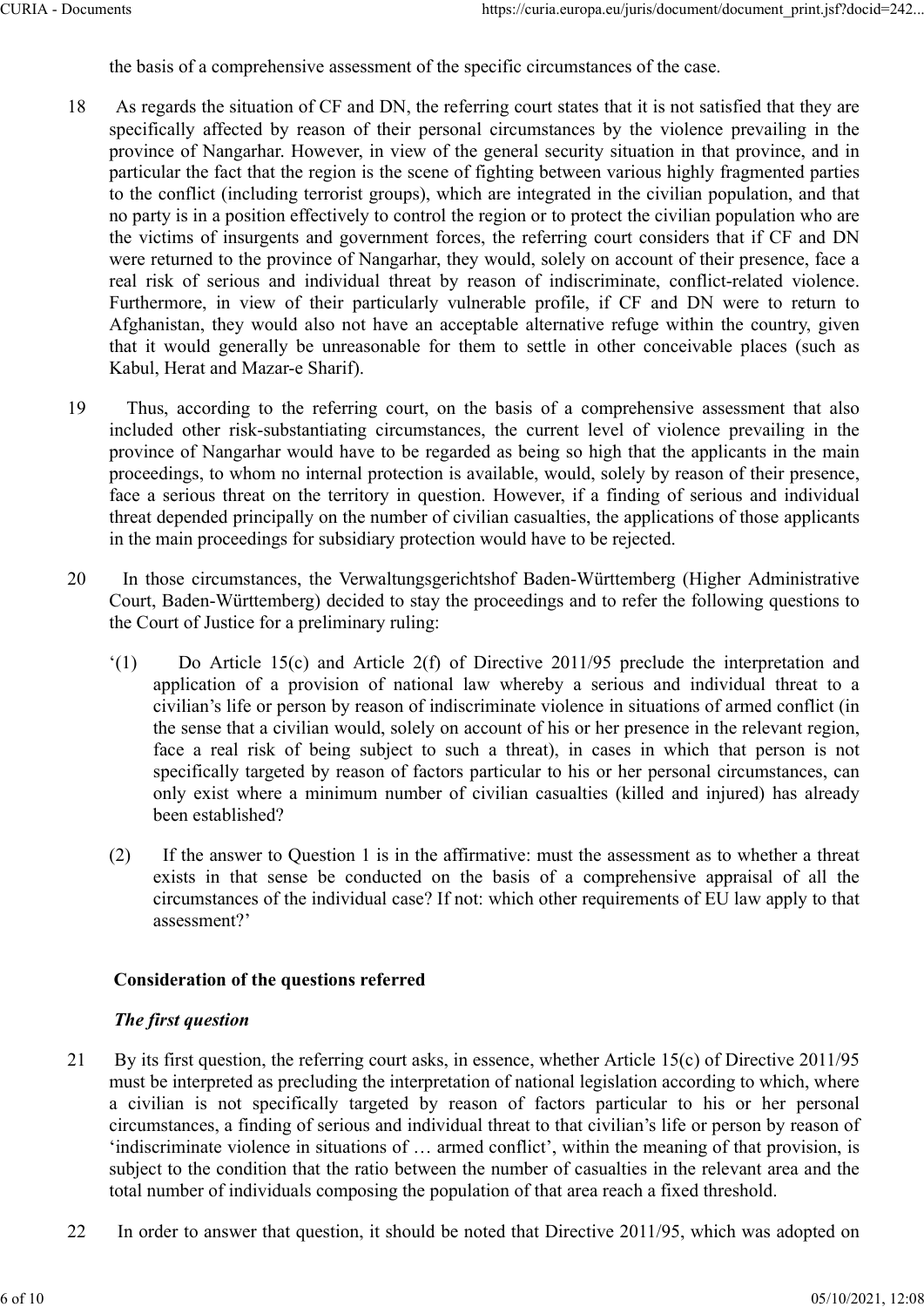the basis, inter alia, of Article 78(2)(b) TFEU, seeks, inter alia, to establish a uniform system of subsidiary protection. In that regard, it is apparent from recital 12 of that directive that one of its main objectives is to ensure that all Member States apply common criteria for the identification of https://curia.europa.eu/juris/document/document\_print.jsf?docid=242...<br>
the basis, inter alia, of Article 78(2)(b) TFEU, seeks, inter alia, to establish a uniform system of<br>
subsidiary protection. In that regard, it is app

- 23 In that regard, it is apparent from Article 18 of Directive 2011/95, read in conjunction with the definition of 'person eligible for subsidiary protection' in Article 2(f) of that directive, and that of 'subsidiary protection status' in Article 2(g) thereof, that the subsidiary protection status referred to in that directive must, in principle, be granted to a third-country national or stateless person who faces a real risk of suffering serious harm, within the meaning of Article 15 of that directive, if returned to his or her country of origin or to the country of his or her former habitual residence (see judgment of 23 May 2019, Bilali, C-720/17, EU:C:2019:448, paragraph 36 and the case-law cited). https://curia.europa.eu/juris/document/document/minis/f/docid=242...<br>the basis, inter alia, of Article 78(2)(b) TFEU, seeks, inter alia, to establish a uniform system of<br>subsidiary protection. In that regard, it is apparen
- 24 It should also be borne in mind that, as the Advocate General observed in point 16 of his Opinion, minimum standards for the qualification and status of third-country nationals or stateless persons as refugees or as persons who otherwise need international protection and the content of the protection granted (OJ 2004 L 304, p. 12), with effect from 21 December 2013, and that that change of directive did not result in any change in the legal rules for granting subsidiary protection or as regards the numbering of the relevant provisions. Thus, the wording of Article 15(c) of Directive 2011/95 is strictly identical to that of Article 15(c) of Directive 2004/83, with the result that the case-law concerning the latter provision is relevant to the interpretation of the former (see, to that effect, judgment of 13 January 2021, Bundesrepublik Deutschland (Refugee status of a stateless person of Palestinian origin), C-507/19, EU:C:2021:3, paragraph 37). 25 Article 15 of the minimum standary protection status in Article 2(g) thereof, that the subsidiary protection status referred to<br>
in that directive must; in principle, be granted to a third-country ational or stateles p
- substantiated, entitle the person subject to them to the grant of subsidiary protection. As regards the grounds set out in Article 15(a), namely 'death penalty or execution', and in Article 15(b), namely the risk of 'torture or inhuman treatment', such 'serious harm' covers situations in which the applicant for subsidiary protection is specifically exposed to the risk of a particular type of harm (judgment of 17 February 2009, Elgafaji, C‑465/07, EU:C:2009:94, paragraph 32).
- 26 By contrast, as the Court has clarified, the harm defined in Article 15(c) of that directive, consisting of a 'serious and individual threat to [the applicant's] life or person' covers a 'more general' risk of harm than those referred to in Article 15(a) and (b). Reference is thus made, more generally, to a 'threat to a civilian's life or person' rather than to specific acts of violence. Furthermore, that threat is inherent in a general situation of armed conflict, giving rise to 'indiscriminate violence', which implies that it may extend to people irrespective of their personal circumstances (judgment of 17 February 2009, Elgafaji, C‑465/07, EU:C:2009:94, paragraphs 33 and 34).
- 27 In other words, as the Advocate General observed in point 20 of his Opinion, the finding of a 'serious and individual threat', within the meaning of Article 15(c) of Directive 2011/95, is not conditional on the applicant for subsidiary protection proving that he or she is specifically affected by reason of factors particular to his or her personal circumstances.
- 28 In that context, the word 'individual' must be understood as covering harm to civilians irrespective of their identity, where the degree of indiscriminate violence characterising the armed conflict the risk of control of mindimal celumical enterption is predicted by ending the risk of a particular type of harm<br>
applicant for subsidiary protection is specifically exposed to the risk of a particular type of harm<br>
(judg subsidiary protection is made, or by the courts of a Member State to which a decision refusing such (Joughten of 17 February 2009, *Engligy*, C-405907, *EOC-20097*9, *Aaggapu 22)*.<br>By contrast, as the Court has charified, the harm defined in Article 15(c) of that directive, consisting<br>of a 'serious and individual threat believing that a civilian, returned to the relevant country or, as the case may be, to the relevant region, would, solely on account of his or her presence on the territory of that country or region, face a real risk of being subject to the serious threat referred to in Article 15(c) of that directive (judgment of 17 February 2009, Elgafaji, C‑465/07, EU:C:2009:94, paragraph 35).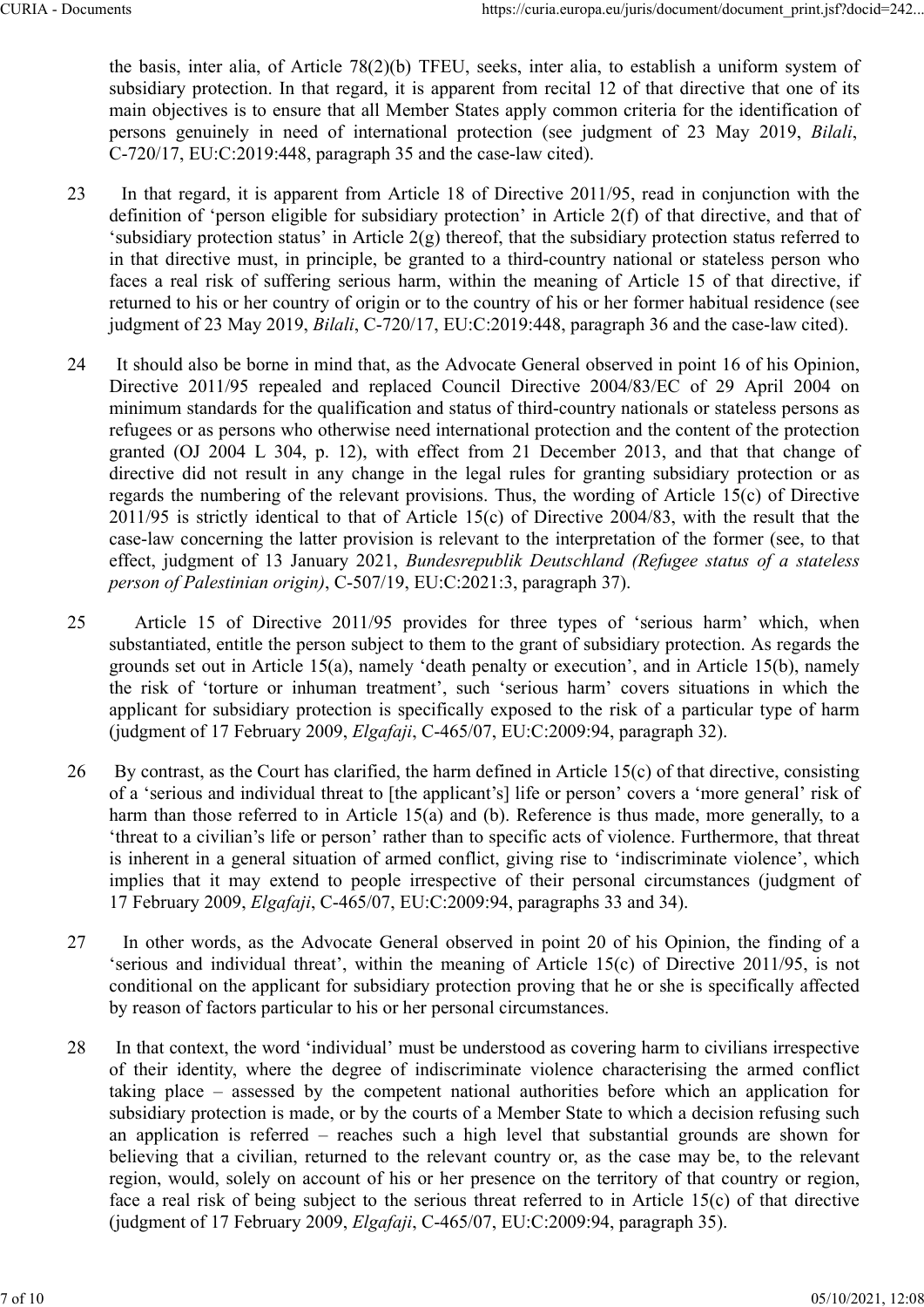- 29 In the present case, as has been stated in paragraph 18 of the present judgment, the referring court is not satisfied that the applicants in the main proceedings are specifically affected by reason of their https://curia.europa.eu/juris/document/document\_print.jsf?docid=242...<br>In the present case, as has been stated in paragraph 18 of the present judgment, the referring court is<br>not satisfied that the applicants in the main p considers that, in view of the general security situation in that province, the applicants would, solely on account of their presence, face a real risk of a serious and individual threat as a result of indiscriminate, conflict-related violence if they were returned to it.
- 30 However, as has also been recalled in paragraph 17 of the present judgment, pursuant to the caselaw of the Bundesverwaltungsgericht (Federal Administrative Court), before any finding of serious and individual threat can be made, it is necessary to conduct a quantitative assessment of the 'risk of death and injury', expressed by the ratio between the number of casualties in the relevant area and the total number of individuals composing the population of that area, which must reach a certain minimum threshold. If that minimum threshold is not reached, no comprehensive assessment of the specific circumstances of the case is carried out. 32 In the present case, as has been stated in paragraph 18 of the present judgment, the referring court is<br>not satisfied that the applicants in the main proceedings are specifically affected by reason of their<br>personal cir
- Bundesverwaltungsgericht (Federal Administrative Court), according to which a finding of 'serious and individual threat', within the meaning of Article 15(c) of Directive 2011/95, presupposes that the number of casualties already established, in the light of the population as a whole in the region concerned, has reached a fixed threshold, may, admittedly, be regarded as relevant for the purposes of determining whether such a threat exists. become crounstances or the case is carried ont<br>
It must be held, in that regard, on the one hand, that the criterion adopted by the<br>
Hundesverwaltungsgericht (Federal Administrative Court), according to which a finding of
- 32 If the actual victims of the violence perpetrated by the parties to the conflict against the lives or persons of civilians in the region concerned constitute a high proportion of the total number of civilians living in that region, this is likely to lead to the conclusion that there might be further civilian casualties in that region in the future. Such a finding thus makes it possible to establish the existence of the serious threat referred to in Article 15(c) of Directive 2011/95.
- 33 However, it should be noted, on the other hand, that that same finding cannot constitute the only determining factor for the purposes of finding that a 'serious and individual threat' exists, within the meaning of Article 15(c) of Directive 2011/95. In particular, the absence of such a finding cannot, in itself, be sufficient to exclude systematically and in all circumstances the existence of a risk of such exception to subsidiary protection being ruled out. and maryoutal unter in emeaning of Article 19(b) of Directive 2011/95, pressipposes hare<br>and maryoutal unter interesting whether that exists.<br>
the number of easualties already established, may, admittedly, be regarded as r
- 34 Such an approach would be at odds, in the first place, with the objectives of Directive 2011/95, particular, as is apparent from recitals 6 and 12 of that directive, the main objective of that directive is, inter alia, to ensure that Member States apply common criteria for the identification of persons genuinely in need of international protection by offering them an appropriate status.
- 35 The systematic application by the competent authorities of a Member State of a single quantitative criterion, which may be of questionable reliability in view of the specific difficulty of identifying communis normal meant region, thus is neter to react the user to relate the might of the Membershine contributed in the control of the series of the series of the series of the series of the series to extid it the existenc minimum number of civilian casualties injured or deceased, in order to refuse the grant of subsidiary protection, is likely to lead national authorities to refuse to grant international protection in breach of the Member States' obligation to identify persons genuinely in need of that subsidiary protection.
- 36 In the second place, such an interpretation would be likely to prompt applicants for international protection to travel to Member States which do not apply the criterion of a fixed threshold of is altered to could be the second and and reconsident and in the second or an is a free stable of the spectration of the spectra or a stable or the spectra or an is a stable or which exception to subsidiary protection bein encourage a practice of forum shopping aimed at circumventing the rules set up by Directive Exception to substidary piotection leeting dured out.<br>
Such an approach would be at odds, in the first place, with the objectives of Directive 2011/95,<br>
Such an approach would be at odds, in the first place, with the obje approximation of rules on the recognition and content of refugee and subsidiary protection status should, inter alia, help to 'limit the secondary movement of applicants for international protection means to encode the constrained procession of any procedure of any proposition of more is in the identification of persons is, inter alia, to ensure that Member States apply common criteria for the identification of perso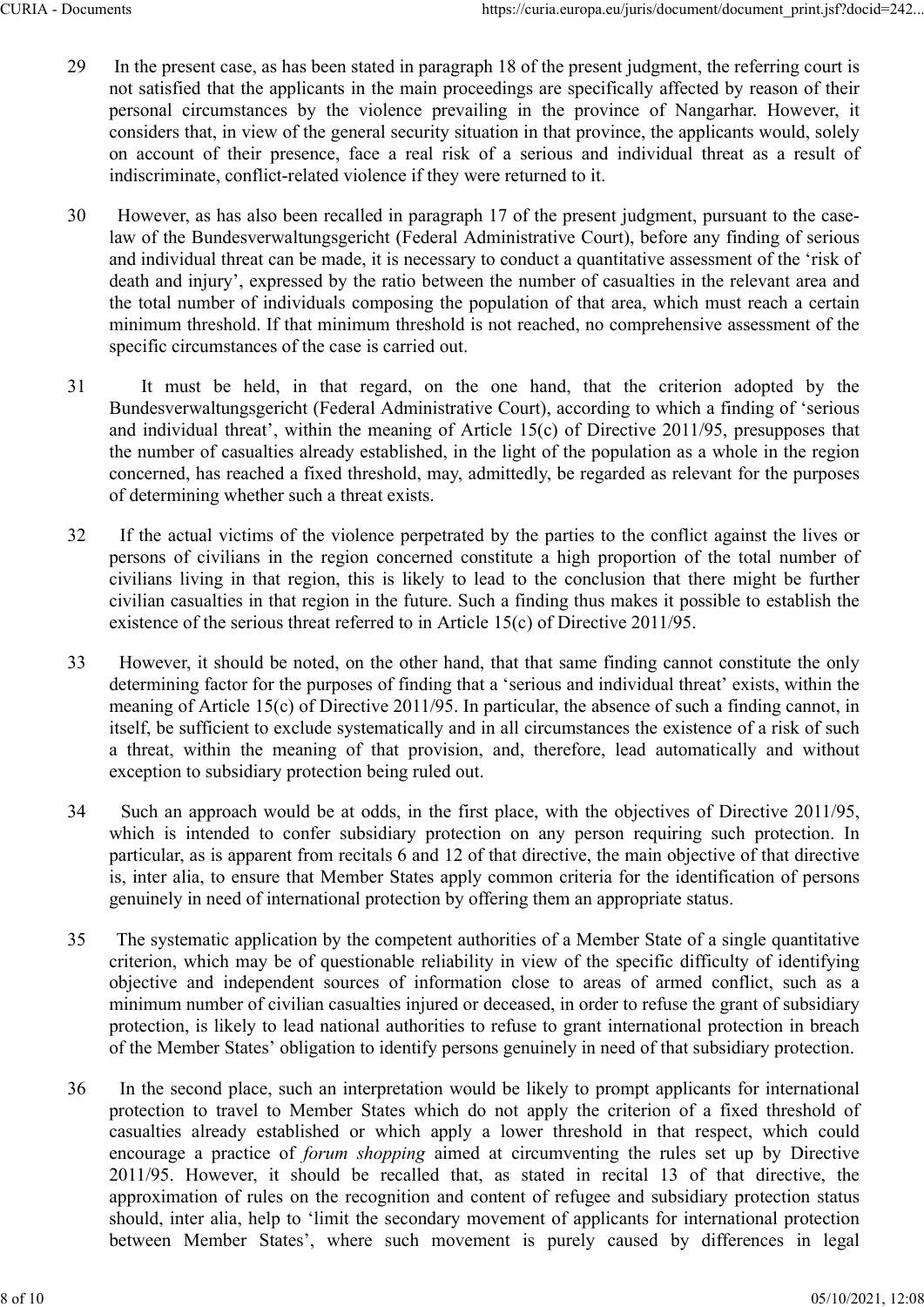frameworks of the Member States.

37 In the light of all of the foregoing considerations, the answer to the first question is that Article 15(c) of Directive 2011/95 must be interpreted as precluding the interpretation of national legislation according to Article 15(c) of Directive 2011/95 must be interpreted as precluding the interpretation of national legislation according to which, where a civilian is not specifically targeted by reason of factors particular to his or her personal circumstances, a finding of serious and individual threat to that civilian's life or person by reason of 'indiscriminate violence in situations of … armed conflict', within the meaning of that provision, is subject to the condition that the ratio between the number of casualties in the relevant area and the total number of individuals composing the population of that area reach a fixed threshold. thres://curia.europa.eu/juris/document/document/inisiy?/coid=242...<br>
In the light of all of the foregoing considerations, the answer to the first question is that<br>
Article 15(e) of Directive 2011/95 must be interpreted as

## The second question

- 38 By its second question, the referring court asks, in essence, whether Article 15(c) of Directive 2011/95 must be interpreted as meaning that, in order to determine whether there is a 'serious and circumstances of the individual case is required, and, if that is not the case, what other requirements must be fulfilled for that purpose.
- 39 In order to answer that question, it must be noted, as a preliminary point, as the Advocate General, in essence, observed in point 56 of his Opinion, that the concept of 'serious and individual threat' to the life or person of the applicant for subsidiary protection, within the meaning of Article 15(c) of Directive 2011/95, must be interpreted broadly.
- 40 Thus, in order to determine whether there is a 'serious and individual threat', within the meaning of Article 15(c) of Directive 2011/95, a comprehensive appraisal of all the relevant circumstances of the individual case is required, in particular those which characterise the situation of the applicant's country of origin.
- 41 As regards an application for international protection made under Article 15(c) of Directive 2011/95, even if that application does not rely on factors specific to the applicant's situation, it follows from Article 4(3) of that directive that such an application must be subject to an individual assessment, in respect of which a whole series of factors must be taken into account.
- 42 Those factors include, in particular, under Article 4(3)(a) of that directive, 'all relevant facts as they relate to the country of origin at the time of taking a decision on the application'.
- 43 More specifically, as the Advocate General observed, in essence, in points 56 and 59 of his Opinion, the elements to be taken into account in assessing whether there is a real risk of serious harm, within the meaning of Article 15(c) of Directive 2011/95 may also include the intensity of the armed confrontations, the level of organisation of the armed forces involved, and the duration of the Directive 2011/95, must be interpreted broadly.<br>
Thus, in order to determine whether there is a 'scrious and individual threat', within the meaning of<br>
Article 15(c) of Directive 2011/95, a comprehensive appraisal of all Thus, in order to determine whether there is a 'serious and individual threat', within the meaning of Article 15(c) of Directive 2011/95, a comprehensive appraisal of all the relevant circumstances of the individual case indiscriminate violence, the actual destination of the applicant in the event that he or she is returned to the relevant country or region and potentially intentional attacks against civilians carried out by the parties to the conflict. Frace that is equilibration for internal protection mate under three times that is contract to the proposition, it follows from Article 4(3) of that directive that such an application must be subject to an individual asse
- 44 It follows that the systematic application by the competent authorities of a Member State of a determine the intensity of an armed conflict, without examining all the relevant circumstances which characterise the situation of the country of origin of the applicant for subsidiary protection, is contrary to the provisions of Directive 2011/95, in so far as it may lead those authorities to refuse to grant that protection in breach of the Member States' obligation to identify persons genuinely in need of that protection.
- 45 In the light of the foregoing considerations, the answer to the second question is that Article 15(c)